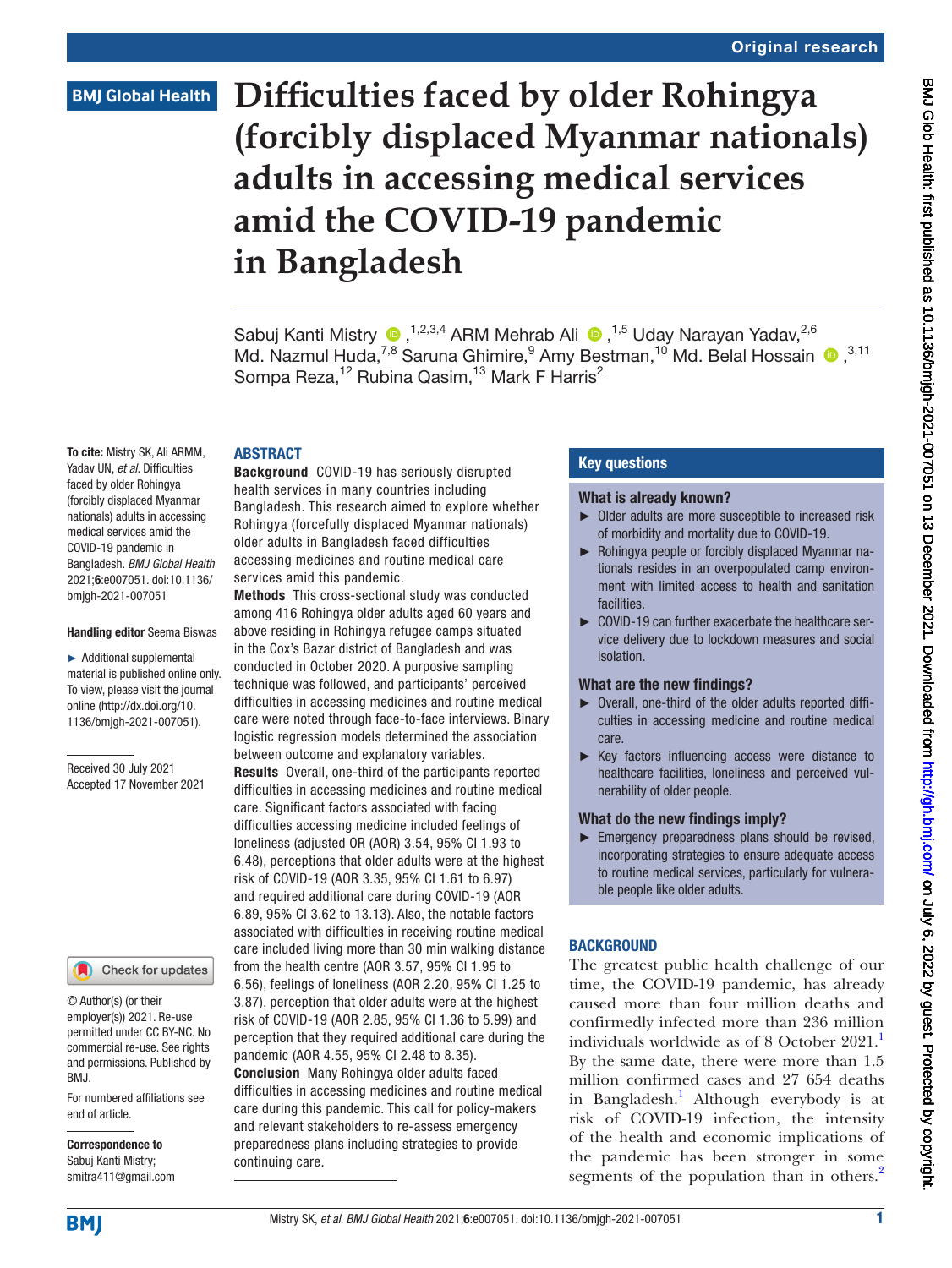Since the emergence of the COVID-19, it has been well documented that older adults are at a higher risk of infection and death compared with the general population. $3-5$ Emerging evidence also shows that older adults with preexisting chronic conditions are at increased risk of health consequences. [6](#page-8-3)

Displaced populations and refugees, who have had to flee from their home countries due to political insta-bility, war and natural disasters,<sup>[7](#page-8-4)</sup> are particularly at risk of COVID-19 because they reside in populated refugee camps where social distancing is difficult.<sup>8</sup> Moreover, basic sanitation and hygiene facilities are meagre in the camp environment, and the availability of health services is limited with inadequate opportunities for proper diag-nosis and management in an outbreak.<sup>[9](#page-8-6)</sup>

The Rohingya people, a population groups that has faced the most persecution and human rights abuses globally, $10$  are Muslim minorities of Myanmar residing primarily in Rakhine state. Following years of conflict, Rohingya people started to flee in large numbers from their land on 25 August 2017 after brutal attacks set off by the Myanmar militants.<sup>[11](#page-8-8)</sup> Bangladesh has shown laudable openness and empathy towards the displaced and vulnerable Rohingya population, providing temporary shelter and establishing the world's largest refugee camp in Cox's Bazar, the south-eastern district of Bangladesh.<sup>[12](#page-8-9)</sup> According to the latest report by United Nations High Commissioner for Refugees, the total number of inhabitants in the camp reached 860,365, with 4% older adults aged 60 years and above.<sup>[13](#page-8-10)</sup>

With high population density, ranging from 40 000 to 70 000 inhabitants per square kilometre, the Rohingya refugee camp areas are congested and overpopulated, $^{14}$ which facilitates the rapid spread of coronavirus.<sup>15</sup> As of 3 October 2021, there were 3084 confirmed COVID-19 positive cases and 32 deaths in the camp. $16$  According to an Inter Sectoral Coordination Group report,<sup>17</sup> there were 129 health posts, 56 health centres, and only 10 hospitals for the entire Rohingya population residing in 34 camps where the hospital to population ratio is 1:130 000. This lack of health facilities makes it even more difficult to manage the outbreak and care for other chronic conditions contributing to a syndemic impact of the current COVID-19 pandemic.<sup>[18](#page-8-15)</sup> Moreover, there are widespread misconceptions regarding the prevention, spread and management of COVID-19 among the older adults in the camps, which may further exacerbate the condition and its management.<sup>19</sup>

Recent evidence from Bangladesh and India highlighted that access to routine health services and medi-cation was seriously disrupted during the pandemic.<sup>[20 21](#page-8-17)</sup> A few studies conducted in the Rohingya camps amid this pandemic found that alongside the limited available healthcare facilities, healthcare service delivery can be seriously disrupted due to lockdown measures and social isolation.[22 23](#page-8-18) The restriction measures, including the government's stay-at-home orders, maintaining quarantine and isolation measures, affected both the general

BMJ Glob Health: first published as 10.1136/bmigh-2021-007051 on 13 December 2021. Downloaded from http://gh.bmj.com/ on July 6, 2022 by guest. Protected by copyright BMJ Glob Health: first published as 10.1136/bmjgh-2021-007051 on 13 December 2021. Downloaded from <http://gh.bmj.com/> on July 6, 2022 by guest. Protected by copyright

population<sup>24</sup> and Rohingya refugees<sup>14</sup> in Bangladesh. As a part of nationwide lockdown, public transportation, the most popular means of transportation, was ceased to restrict mass movement. Such halt of transportation service meant no vehicular means to go to health facilities. Research has also documented that lockdown measures adopted to contain the spread of coronavirus has caused disruptions in the delivery of essential health services in the Rohingya camps. $^{14}$  This could result in limited access to routine health services and medications and increased their difficulties and vulnerability to the burden of diseases.<sup>[14 25](#page-8-11)</sup>

However, no previous studies have explored the difficulties faced by Rohingya older adults in receiving medicine and routine medical care during this pandemic. This study, therefore, aimed to address this gap, by examining the difficulties faced by the Rohingya older adults in accessing routine medical care and medications during the pandemic. We anticipate and thus hypothesise that Rohingya older adults faced greater difficulties in accessing routine medical care and medications during the pandemic.

## **METHODS**

## Study design and participants

This study followed a cross-sectional design and was carried out among 416 Rohingya older adults aged 60 years and above residing in camps situated in the Cox's Bazar district in the South-Eastern part of Bangladesh in October 2020. The detailed method of the study is presented elsewhere[.19](#page-8-16) The inclusion criteria included age ≥60 years and Rohingya Forcibly Displaced Myanmar Nationals (FDMN) status. Participants were excluded if they self-reported having any of the following criteria: adverse mental conditions (clinically diagnosed schizophrenia, bipolar mood disorder, dementia/cognitive impairment), a hearing disability or were unable to communicate with researchers.

## **Measures**

## Outcome measure

This study's primary outcome variable was difficulties faced by the participants in getting medicine, and the secondary outcome was difficulties faced by the participants in receiving routine medical care during the COVID-19 pandemic. The participants were asked the following questions: 'How much difficulty do you have accessing the medicine that you need because of the COVID-19 pandemic or social distancing rules?' and 'How much difficulty do you have receiving routine medical care that you need because of the COVID-19 pandemic restrictions imposed by Government of Bangladesh?'. The responses were dichotomised (0=no difficulties and 1=difficulties faced).

## Explanatory variables

An extensive review of available studies guided the selection of explanatory variables.<sup>5 22 26 27</sup> Explanatory variables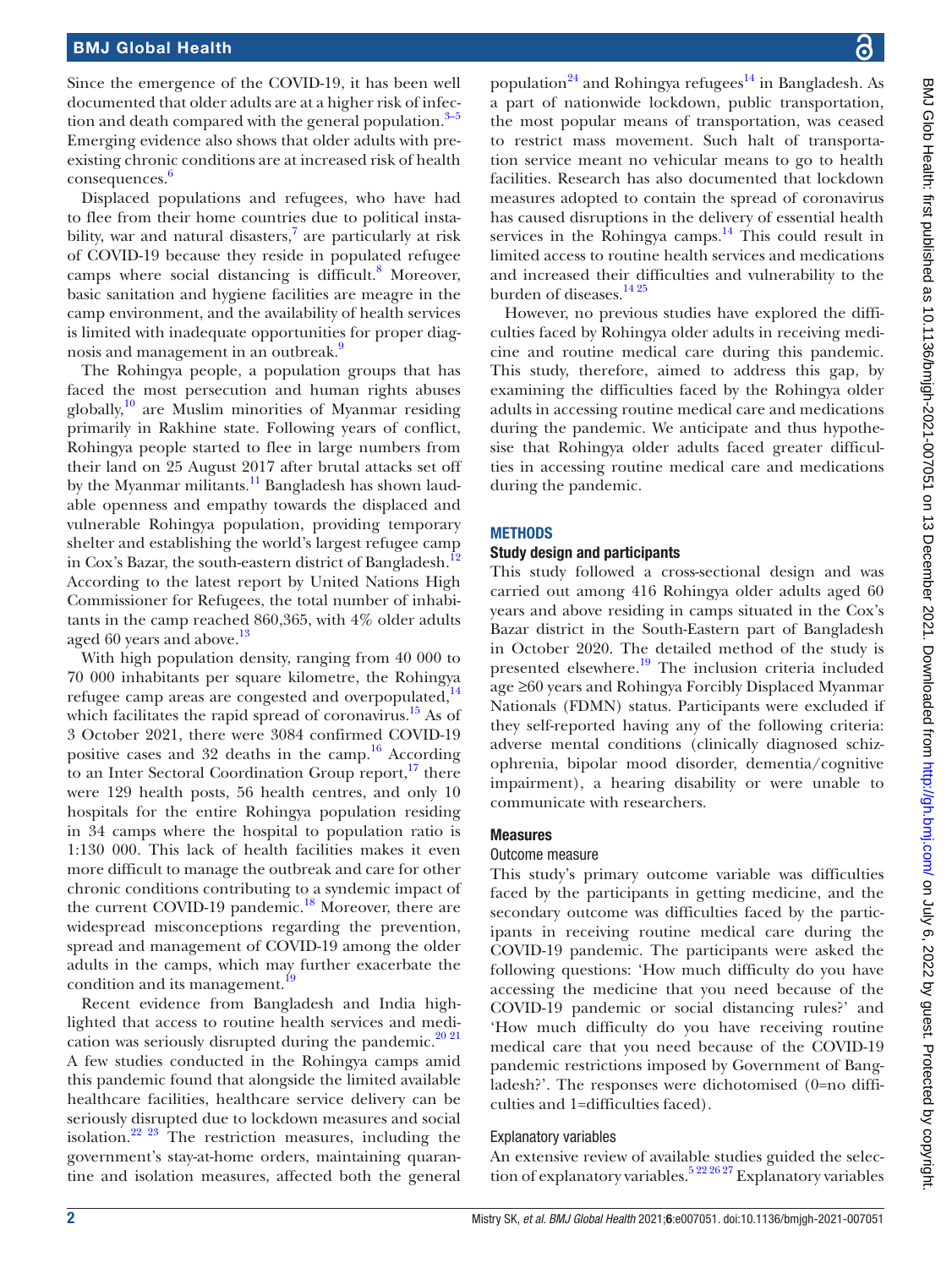included age (categorised as 60–69, 70–79, and ≥80 years), sex (male/female), marital status (married/widowed), family size  $(≤4$  and more than 4), literacy (unable to read and write/able to read and write), living arrangements (living with family /living alone), memory or concentration problem (no problem/low memory or concentration), walking distance from to the nearest health centre (<30 min/≥30 min), frequency of communication during COVID-19 (less than previous/same as previous), feeling of loneliness (hardly/sometimes to often), perceived that older adults required additional care during COVID-19 (yes/no), pre-existing non-communicable chronic conditions (yes/no) and perceived that older adults at highest risk of COVID-19 (yes/no).

#### Data collection tools and techniques

A pretested semistructured questionnaire in Bengali language was used to collect the information through faceto-face interviews. Data were electronically recorded in Survey CTO mobile app [\(https://www.surveycto.com/\)](https://www.surveycto.com/) by two data collectors, who were local residents of Cox's Bazar, fluent in Rohingya dialects and had previous experience of administering health surveys in electronic platform. The surveyors were trained extensively before the data collection through a half-day Zoom meeting on the data collection tools and techniques as well as procedures for maintaining COVID-19 safe behaviours during the data collection. During data collection, surveyors practised COVID-19 safety measures such as using facemasks, maintaining social distancing and practising cough etiquettes by covering coughs and sneezes with disposable tissues or clean clothes. Additionally, interviews were conducted in an open space outside participants' households while maintaining the confidentiality of their responses.

The English version of the questionnaire was first translated to Bengali language and then back-translated to English by two researchers to ensure the contents' consistency. The Bengali version of the tool was piloted among a small sample (n=10) of Rohingya older adults from the selected camp to refine the language in the final version. No changes were made following the pretest in the final tool. Data collection was accomplished using this final tool through face-to-face interviews of the participants and each of the interviews took around half an hour.

#### Statistical analysis

The distribution of the variables was assessed through descriptive analysis.  $\chi^2$  tests compared the prevalence of the outcome variables within different categories of explanatory variables with a 5% level of significance. We used a binary logistic regression model to determine the association of outcome variables with explanatory variables. The final model includes only the variables with  $p<0.25$  in the unadjusted analysis.<sup>28</sup> Both unadjusted and adjusted ORs (AOR) are reported with a 95% CI. We also performed the model diagnostics, such as multicollinearity and area under the curve in the model. All analyses were performed using the statistical software package Stata (V.14.0).

<span id="page-2-0"></span>Table 1 Sociodemographic characteristics of the participants (N=416)

| <b>Characteristics</b>   | n   | $\frac{0}{0}$ |  |  |  |  |
|--------------------------|-----|---------------|--|--|--|--|
| Age (year)               |     |               |  |  |  |  |
| 60-69                    | 308 | 74.0          |  |  |  |  |
| $70 - 79$                | 83  | 20.0          |  |  |  |  |
| >80                      | 25  | 6.0           |  |  |  |  |
| <b>Sex</b>               |     |               |  |  |  |  |
| Male                     | 251 | 60.3          |  |  |  |  |
| Female                   | 165 | 39.7          |  |  |  |  |
| Marital status           |     |               |  |  |  |  |
| Married                  | 389 | 93.5          |  |  |  |  |
| Widowed                  | 27  | 6.5           |  |  |  |  |
| <b>Family size</b>       |     |               |  |  |  |  |
| $\leq$ 4                 | 167 | 40.1          |  |  |  |  |
| >4                       | 249 | 59.9          |  |  |  |  |
| Literacy                 |     |               |  |  |  |  |
| Unable to read and write | 406 | 97.6          |  |  |  |  |
| Able to read and write   | 10  | 2.4           |  |  |  |  |
| Living arrangement       |     |               |  |  |  |  |
| Living with family       | 362 | 87.0          |  |  |  |  |
| Living alone             | 54  | 13.0          |  |  |  |  |

#### Ethical approval

Both verbal and written informed consents were sought from the participants before administering the survey. Participation was voluntary, and participants did not receive any compensation. Written approval was also sought from the Office of the Refugee Relief and Repatriation Commissioner prior to accessing the camps.

#### Patient and public involvement

Patients and/or the public were not involved in developing research questions, designing, and conducting the study, and disseminating the results.

#### RESULTS

#### Participants' characteristics

The majority of the participants were aged 60–69 years  $(74.0\%)$ , male  $(60.3\%)$ , married  $(93.5\%)$  and illiterate (97.6%). Around 60% of respondents belonged to a family of greater than four and more than 1 in 10 participants (13%) reported living alone ([table](#page-2-0) 1). Overall, 30% of the participants reported difficulties accessing both medicine (primary outcome) and routine medical care (secondary outcome) [\(table](#page-3-0) 2).

#### Bivariate analyses of difficulties receiving medical care services

[Table](#page-3-0) 2 shows the bivariate analyses between participants' characteristics and the primary and secondary outcomes. Difficulties in accessing medicine were significantly more likely among participants living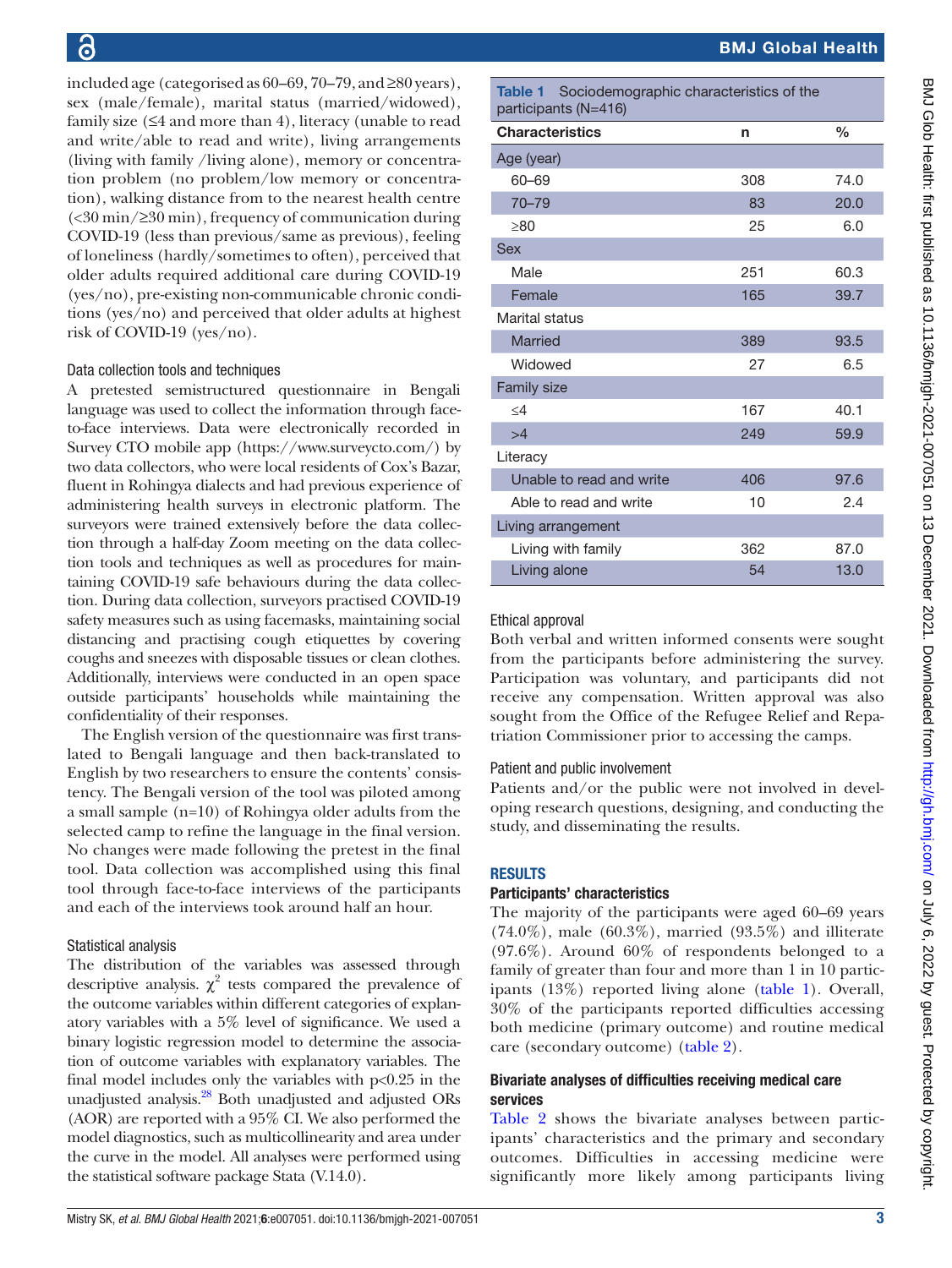<span id="page-3-0"></span>Table 2 Bivariate analysis of difficulties faced in accessing medical services amid COVID-19 pandemic by older Rohingya (forcibly displaced Myanmar nationals) adults and selected background characteristics (N=416)

|                                                                      | <b>Experienced difficulties</b><br>accessing medicine |         | <b>Experienced difficulties</b><br>receiving routine medical care |         |  |
|----------------------------------------------------------------------|-------------------------------------------------------|---------|-------------------------------------------------------------------|---------|--|
| <b>Characteristics</b>                                               | n (%)                                                 | P-value | $n$ (%)                                                           | P-value |  |
| Overall                                                              | 120 (30.2)                                            |         | 118 (30.0)                                                        |         |  |
| Age (year)                                                           |                                                       |         |                                                                   |         |  |
| $60 - 69$                                                            | 93 (31.5)                                             | 0.615   | 89 (30.5)                                                         | 0.887   |  |
| $70 - 79$                                                            | 21(25.9)                                              |         | 22 (27.9)                                                         |         |  |
| $\geq 80$                                                            | 6(28.6)                                               |         | 7(31.8)                                                           |         |  |
| Sex                                                                  |                                                       |         |                                                                   |         |  |
| Male                                                                 | 64 (26.5)                                             | 0.040   | 60 (25.1)                                                         | 0.008   |  |
| Female                                                               | 56 (36.1)                                             |         | 58 (37.7)                                                         |         |  |
| Family size                                                          |                                                       |         |                                                                   |         |  |
| $0 - 4$                                                              | 44 (27.9)                                             | 0.401   | 46 (28.9)                                                         | 0.696   |  |
| >4                                                                   | 76 (31.8)                                             |         | 72 (30.8)                                                         |         |  |
| Living arrangement                                                   |                                                       |         |                                                                   |         |  |
| Living with family                                                   | 98 (28.3)                                             | 0.032   | 99 (29.2)                                                         | 0.373   |  |
| Living alone                                                         | 22(43.1)                                              |         | 19 (35.2)                                                         |         |  |
| Problem in memory or concentration                                   |                                                       |         |                                                                   |         |  |
| No problem                                                           | 93 (27.4)                                             | 0.002   | 99(29.5)                                                          | 0.556   |  |
| Low memory or concentration                                          | 27(47.4)                                              |         | 19 (33.3)                                                         |         |  |
| Walking distance to the nearest health centre                        |                                                       |         |                                                                   |         |  |
| $<$ 30 min                                                           | 86 (27.6)                                             | 0.027   | 71 (23.1)                                                         | < 0.001 |  |
| $\geq$ 30 min                                                        | 34 (40.0)                                             |         | 47 (55.3)                                                         |         |  |
| Frequency of communication during COVID-19                           |                                                       |         |                                                                   |         |  |
| Same as previous                                                     | 19 (11.5)                                             | < 0.001 | 23 (13.8)                                                         | < 0.001 |  |
| Less than previous                                                   | 101 (43.7)                                            |         | 95 (42.0)                                                         |         |  |
| Feeling of loneliness                                                |                                                       |         |                                                                   |         |  |
| Hardly                                                               | 65 (24.2)                                             | < 0.001 | 66 (24.6)                                                         | < 0.001 |  |
| Sometimes to often                                                   | 55 (43.0)                                             |         | 52 (41.6)                                                         |         |  |
| Perceived that older adults at highest risk of COVID-19              |                                                       |         |                                                                   |         |  |
| No                                                                   | 17 (11.5)                                             | < 0.001 | 20 (13.7)                                                         | < 0.001 |  |
| <b>Yes</b>                                                           | 103(41.4)                                             |         | 98 (39.7)                                                         |         |  |
| Perceived that older adults required additional care during COVID-19 |                                                       |         |                                                                   |         |  |
| <b>No</b>                                                            | 49 (16.6)                                             | < 0.001 | 54 (18.4)                                                         | < 0.001 |  |
| Yes                                                                  | 71 (70.3)                                             |         | 64 (64.7)                                                         |         |  |
| Having existing non-communicable chronic conditions                  |                                                       |         |                                                                   |         |  |
| No                                                                   | 71 (25.6)                                             | 0.002   | 85 (30.7)                                                         | 0.659   |  |
| Yes                                                                  | 49 (40.8)                                             |         | 33 (28.5)                                                         |         |  |

alone (43%), with memory or concentration problems (47%), communicating less frequently during the pandemic than before (43%), residing more than 30 min (walking distance) away from nearest health centre (40%), feeling lonely (43%), perceiving that older adults are at highest risk of COVID-19 (41%), required additional care (70%) and had one or more noncommunicable chronic conditions (41%). Likewise,

participants' characteristics associated with significant difficulties receiving routine medical care included female sex, residing more than 30 min walking distance from nearest health centre (55%), communicating less frequently during the pandemic than before (42%), feeling lonely (41.6%) and perceiving that older adults are at highest risk of COVID-19 (40%), and required additional care (65%) ([table](#page-3-0) 2).

෬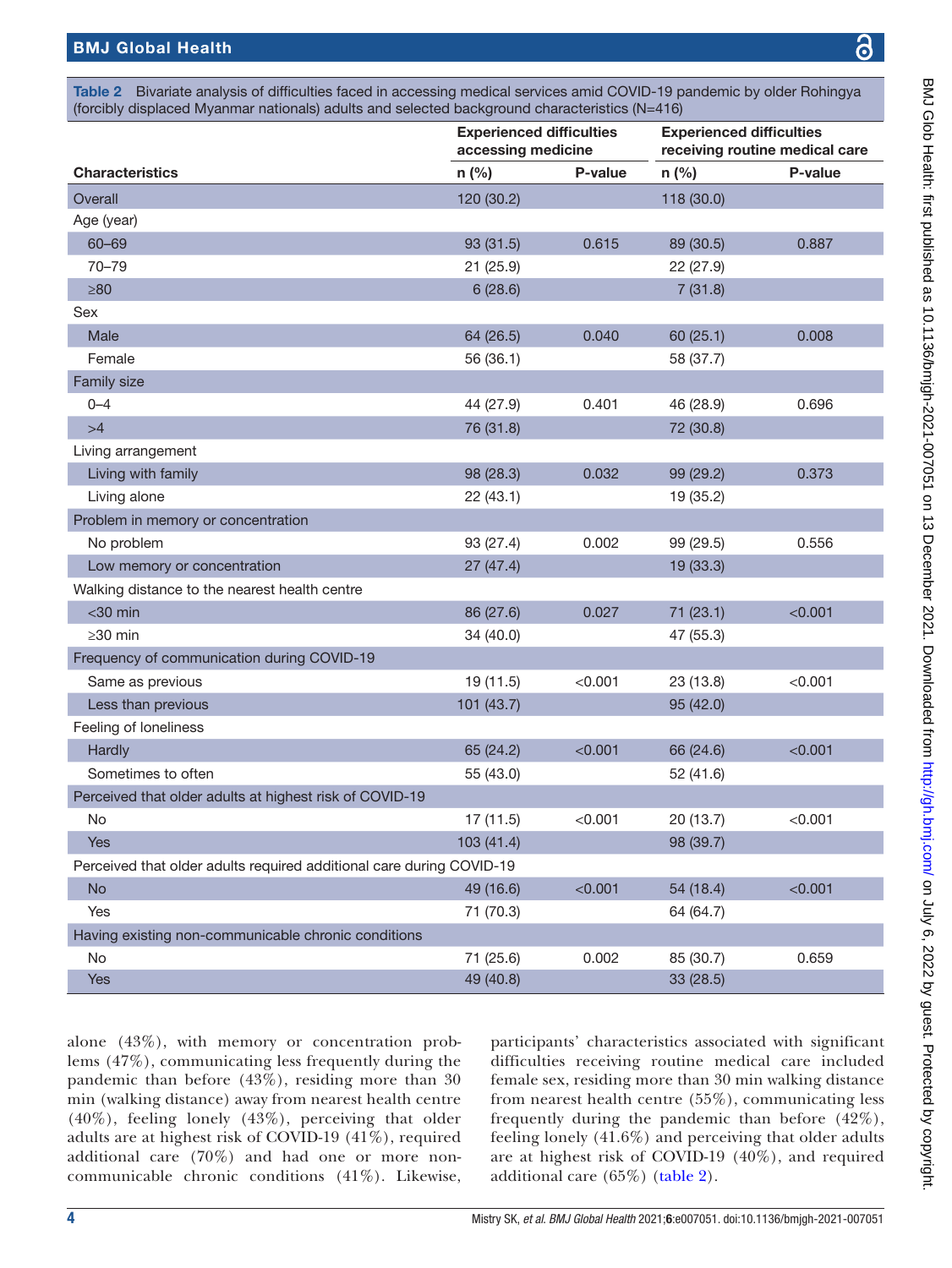#### Factors associated with difficulties in receiving medical care services

[Table](#page-5-0) 3 shows the unadjusted and adjusted factors associated with difficulties in receiving medical care services. The multicollinearity among the covariates was checked and a variance inflation factor of less than five was observed for each covariate in both models, meaning that no multicollinearity was present [\(online supple](https://dx.doi.org/10.1136/bmjgh-2021-007051)[mental annex 1](https://dx.doi.org/10.1136/bmjgh-2021-007051)). The area under the Receiver Operating Characteristic (ROC) curve of 0.85 and 0.81, respectively, in two models [\(online supplemental annex 2](https://dx.doi.org/10.1136/bmjgh-2021-007051)) represents good discrimination. In the adjusted model, loneliness and perceptions that older adults are at the highest risk of COVID-19 and require additional care during COVID-19 were significantly associated with perceived difficulties accessing medicines. Participants who reported loneliness (AOR 3.54, 95% CI 1.93 to 6.48) and perceived that older adults are at the highest risk of COVID-19 (AOR 3.35, 95% CI 1.61 to 6.97) had more than three times higher odds of experiencing difficulties accessing medicine than their respective counterparts. Similarly, participants perceiving that older adults required additional care during the pandemic were around seven times more likely to face difficulties accessing medicine than those who did not feel so (AOR 6.89, 95% CI 3.62 to 13.13).

Meanwhile, a separate adjusted analysis revealed that participants residing more than 30 min of walking distance from the nearest health centre had nearly four times increased odds of experiencing difficulties receiving routine medical care than those residing near (AOR 3.57, 95% CI 1.95 to 6.56). Similarly, participants who felt loneliness were more than twice more likely to have difficulties receiving routine medical care than those who did not feel so (AOR 2.20, 95% CI 1.25 to 3.87). Participants who perceived that older adults are at the highest risk of COVID-19 had nearly three times higher odds of facing difficulties in receiving routine medical care than those who did not have that concern (AOR 2.85, 95% CI 1.36 to 5.99). Also, older adults who perceived that they required additional care during the pandemic were around five times more likely to face difficulties receiving routine medical care (AOR 4.55, 95% CI 2.48 to 8.35).

#### **DISCUSSION**

This study examined the difficulties experienced by older Rohingya adults in accessing medicines and routine medical care services during the COVID-19 pandemic in Bangladesh. Overall, 30% of the participants reported difficulties accessing medicine and routine medical care during the COVID-19 pandemic. We did not find any single study on older refugees in Bangladesh and other countries to compare this finding with. However, existing studies conducted among younger Rohingya refugees in Bangladesh, $19$  child refugees in England, $29$  refugees and asylum seekers in Switzerland $30$  and Syrian refugees in Germany<sup>31</sup> reported several barriers associated with refugees' access to medicine and routine healthcare,

including poor literacy of older refugees, $^{19}$  language and legal barriers and travel costs. $32$  Furthermore, several studies indicated that limited long-term clinical care facilities for older individuals, limited/unavailability of medicines, inadequate knowledge about available services and healthcare system, inadequate 'cultural competence of the healthcare providers, age-related self-stigma and financial constraints were the primary reasons that refugees experienced difficulties in accessing medical services.<sup>32-36</sup> Notably, inadequate preparedness for enhancing healthcare services, the efforts to contain the pandemic, and coronavirus-related travel restrictions impede older Rohingyas' access to healthcare during the pandemic. $33 \frac{34}{1}$  In Bangladesh, the general barriers that make healthcare facilities inaccessible during the pre-COVID and post-COVID period include a lack of healthcare system capacity, weak management and unrestrained corruption. $37$  Thus, we believe that the combination of multiple factors hindered the participants' access to medicine and routine medical care during the COVID-19 pandemic. Therefore, the current study highlights the need to make healthcare accessible during the COVID-19 pandemic.

In our study, older Rohingya adults who felt loneliness experienced greater difficulties accessing medicine and routine medical care than those who did not feel loneliness. Refugee and displaced people often find it difficult to mix with family, friends, and community members, and feel lonely.<sup>[38](#page-9-1)</sup> If such loneliness remains unresolved, it can lead to depression and anxiety. $39$  Our study's finding broadly corroborates a study carried out among Syrian refugees in Turkey, which indicates that refugees with depression and anxiety were likely to experience difficulties accessing sufficient healthcare services.<sup>[40](#page-9-3)</sup> Older Rohingya adults' feeling of loneliness may be due to the challenges the COVID-19 pandemic brought to refugees, including lockdowns, self-isolation/quarantine, $36$  limited social networks, inadequate connection with family members and limited social and psychological support[.41–43](#page-9-4) Moreover, stigma, racism and discrimination are postulated to increase loneliness in refugees worldwide. $36$ <sup>42</sup> 44 Therefore, it is vital to strengthen the measures to improve the communication between people within the camps as well as with people beyond the camps.

Perceptions that older individuals are at a higher risk of COVID-19 infection and require additional care during the pandemic were associated with perceived difficulties accessing medicines and receiving routine medical care. These findings, to our knowledge, are novel. The association of perceived higher risk of COVID-19 with limited access to medicine and receiving routine medical care may have reverse causation—that is, access to health care makes them feel less vulnerable and less lonely. Future research should apply a longitudinal design to provide insights into the causal mechanisms underlying the relationships between perceived higher risk of COVID-19 and access to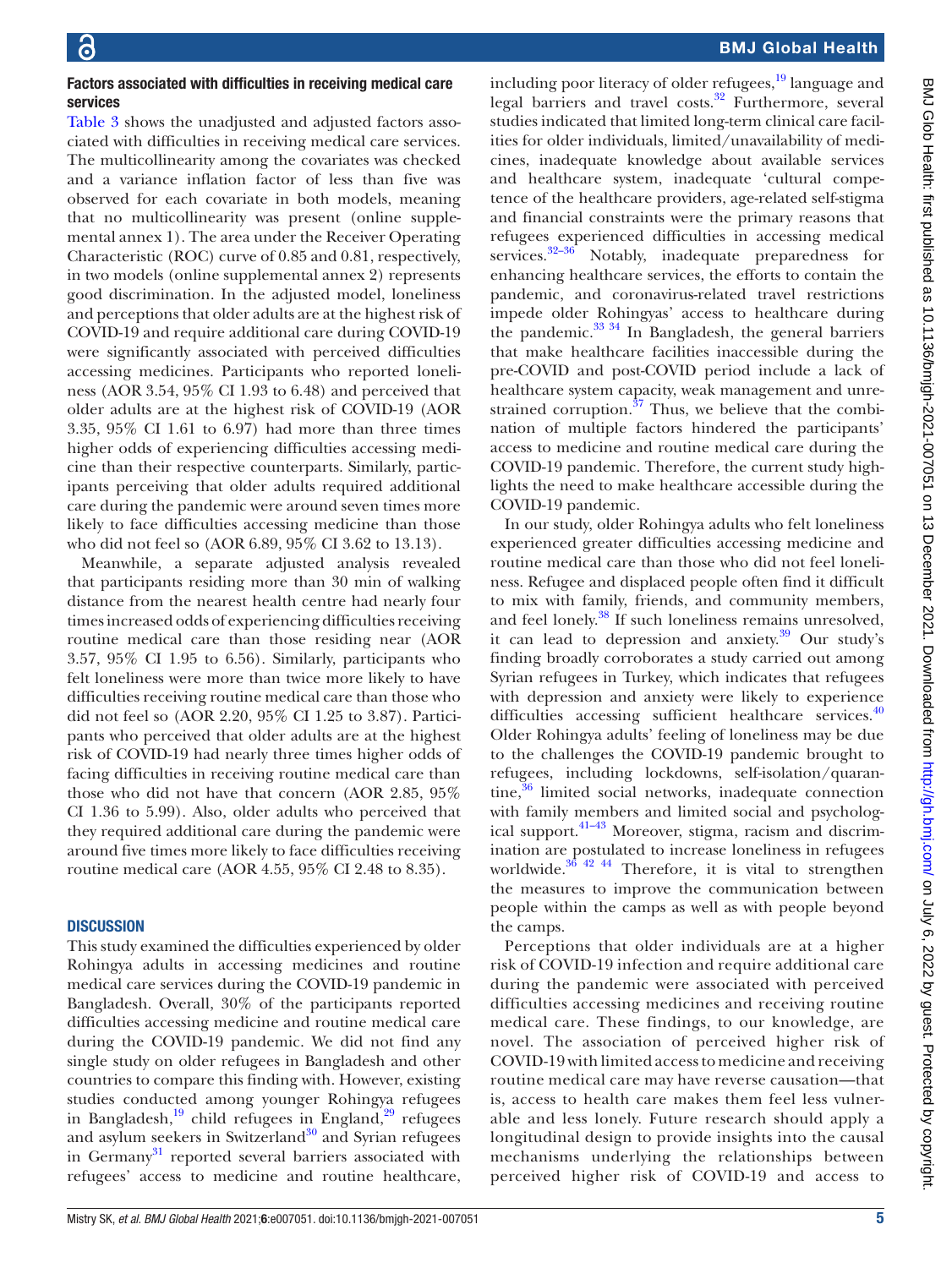<span id="page-5-0"></span>Table 3 Factors associated with difficulties faced by older Rohingya (forcibly displaced Myanmar nationals) adults in accessing medical services amid COVID-19 pandemic in Bangladesh

|                                                                         | Experienced difficulties accessing medicine medical care |                    | <b>Experienced difficulties receiving routine</b> |                        |      |               |             |                        |
|-------------------------------------------------------------------------|----------------------------------------------------------|--------------------|---------------------------------------------------|------------------------|------|---------------|-------------|------------------------|
|                                                                         | *COR                                                     | 95% CI             | <b>†AOR</b>                                       | 95% CI                 | *COR | 95% CI        | <b>†AOR</b> | 95% CI                 |
| Age (year)                                                              |                                                          |                    |                                                   |                        |      |               |             |                        |
| 60-69                                                                   | 1.00                                                     |                    | model                                             | Not taken in the final | 1.00 |               | model       | Not taken in the final |
| $70 - 79$                                                               | 0.76                                                     | 0.44 to 1.32       |                                                   |                        | 0.88 | 0.51 to 1.53  |             |                        |
| $\geq 80$                                                               | 0.42                                                     | 0.33 to 2.31       |                                                   |                        | 1.06 | 0.42 to 2.70  |             |                        |
| <b>Sex</b>                                                              |                                                          |                    |                                                   |                        |      |               |             |                        |
| Male                                                                    | 1.00                                                     |                    | 1.00                                              |                        | 1.00 |               | 1.00        |                        |
| Female                                                                  | 1.57                                                     | 1.02 to 2.43       | 1.30                                              | 0.75 to 2.26           | 1.80 | 1.16 to 2.79  | 1.49        | 0.88 to 2.52           |
| Family size                                                             |                                                          |                    |                                                   |                        |      |               |             |                        |
| $0 - 4$                                                                 | 1.00                                                     |                    | model                                             | Not taken in the final | 1.00 |               | model       | Not taken in the final |
| >4                                                                      | 1.21                                                     | 0.78 to 1.88       |                                                   |                        | 1.09 | 0.70 to 1.70  |             |                        |
| Living arrangement                                                      |                                                          |                    |                                                   |                        |      |               |             |                        |
| Living with other family<br>members                                     | 1.00                                                     |                    | 1.00                                              |                        | 1.00 |               | model       | Not taken in the final |
| Living alone                                                            | 1.92                                                     | 1.05 to 3.50       | 0.67                                              | 0.29 to 1.52           | 1.32 | 0.72 to 2.41  |             |                        |
| Problem in memory or concentration                                      |                                                          |                    |                                                   |                        |      |               |             |                        |
| No problem                                                              | 1.00                                                     |                    | 1.00                                              |                        | 1.00 |               | model       | Not taken in the final |
| Low memory or<br>concentration                                          | 2.39                                                     | 1.35 to 4.24       | 1.42                                              | 0.65 to 3.08           | 1.20 | 0.66 to 2.18  |             |                        |
| Walking distance from the nearest<br>health centre                      |                                                          |                    |                                                   |                        |      |               |             |                        |
| $<$ 30 min                                                              | 1.00                                                     |                    | 1.00                                              |                        | 1.00 |               | 1.00        |                        |
| $\geq$ 30 min                                                           | 1.75                                                     | 1.06 to 2.89       | 1.00                                              | 0.51 to 1.96           | 4.13 | 2.50 to 6.83  | 3.57        | 1.95 to 6.56           |
| Frequency of communication during<br>COVID-19                           |                                                          |                    |                                                   |                        |      |               |             |                        |
| Same as previous                                                        | 1.00                                                     |                    | 1.00                                              |                        | 1.00 |               | 1.00        |                        |
| Less than previous                                                      | 6.01                                                     | 3.49 to 10.36 1.90 |                                                   | 0.92 to 3.93           | 4.54 | 2.72 to 7.59  | 1.54        | 0.73 to 3.24           |
| Feeling of loneliness                                                   |                                                          |                    |                                                   |                        |      |               |             |                        |
| Hardly                                                                  | 1.09                                                     |                    | 1.00                                              |                        | 1.09 |               | 1.00        |                        |
| Sometimes to often                                                      | 2.36                                                     | 1.51 to 3.70       | 3.54                                              | 1.93 to 6.48           | 2.18 | 1.39 to 3.42  | 2.20        | 1.25 to 3.87           |
| Perceived that older adults at highest<br>risk of COVID-19              |                                                          |                    |                                                   |                        |      |               |             |                        |
| <b>No</b>                                                               | 1.00                                                     |                    | 1.00                                              |                        | 1.00 |               | 1.00        |                        |
| Yes                                                                     | 5.44                                                     | 3.09 to 9.56       | 3.35                                              | 1.61 to 6.97           | 4.14 | 2.42 to 7.08  | 2.85        | 1.36 to 5.99           |
| Perceived that older adults required additional care<br>during COVID-19 |                                                          |                    |                                                   |                        |      |               |             |                        |
| No                                                                      | 1.00                                                     |                    | 1.00                                              |                        | 1.00 |               | 1.00        |                        |
| <b>Yes</b>                                                              | 11.93                                                    | 7.05 to 20.18 6.89 |                                                   | 3.62 to 13.13 8.13     |      | 4.90 to 13.49 | 4.55        | 2.48 to 8.35           |
| Having existing non-communicable chronic<br>conditions                  |                                                          |                    |                                                   |                        |      |               |             |                        |
| <b>No</b>                                                               | 1.00                                                     |                    | 1.00                                              |                        | 1.00 |               | model       | Not taken in the final |
| Yes                                                                     | 2.00                                                     | 1.27 to 3.15       | 1.26                                              | 0.66 to 2.43           | 0.90 | 0.56 to 1.45  |             |                        |
|                                                                         |                                                          |                    |                                                   |                        |      |               |             | Continued              |

෬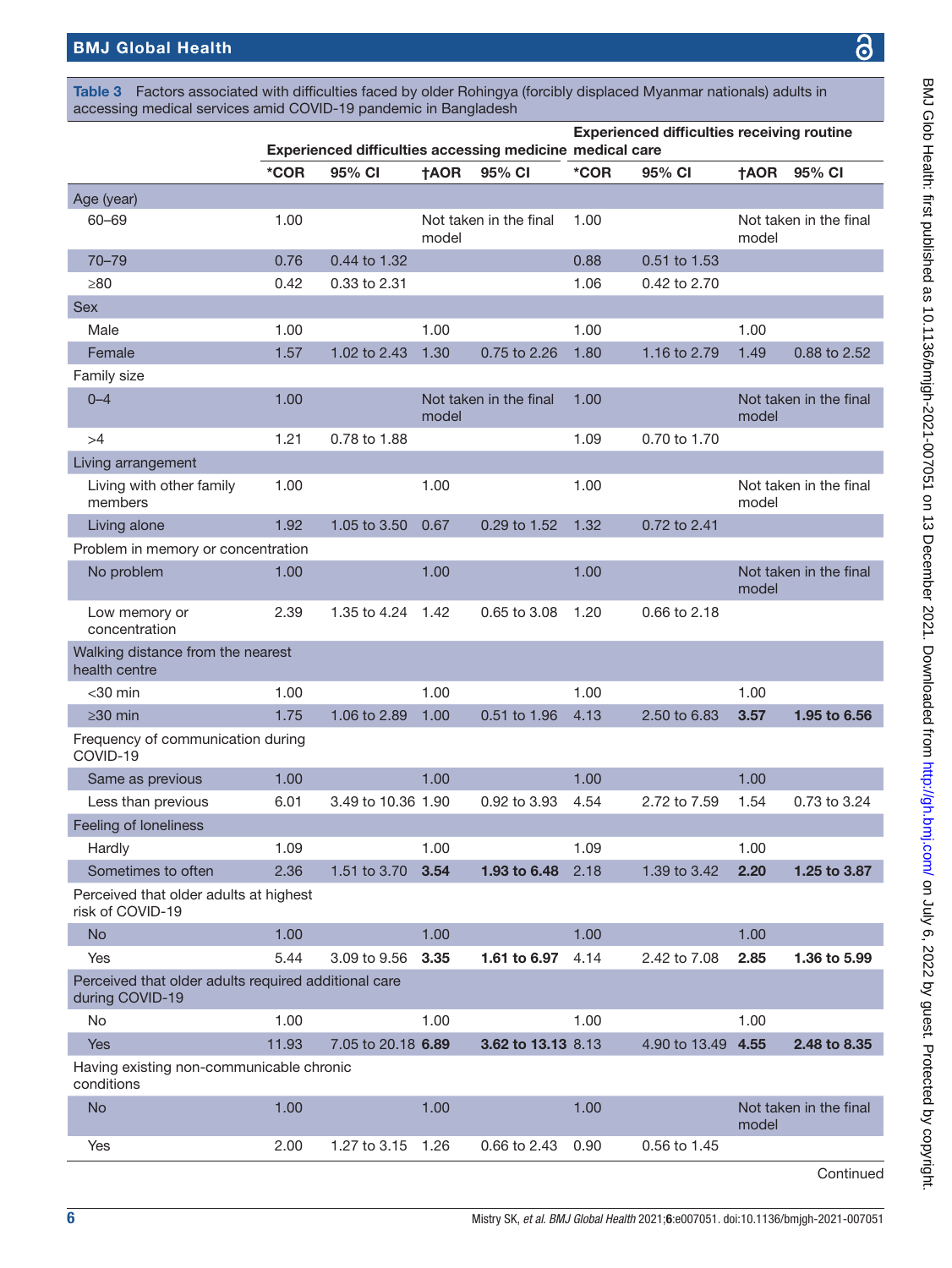|  | <b>Table 3</b> Continued |      |        |                                                          |      |                                                   |                    |
|--|--------------------------|------|--------|----------------------------------------------------------|------|---------------------------------------------------|--------------------|
|  |                          |      |        |                                                          |      | <b>Experienced difficulties receiving routine</b> |                    |
|  |                          |      |        | Experienced difficulties accessing medicine medical care |      |                                                   |                    |
|  |                          | *COR | 95% CI | <b>TAOR 95% CI</b>                                       | *COR | 95% CI                                            | <b>TAOR 95% CI</b> |
|  |                          |      |        |                                                          |      |                                                   |                    |

\*Crude Odds Ratio

†Adjusted Odds Ratio

medicine and receiving routine medical care. Many factors may shape older Ronhigya adults' perceived higher risk of COVID-19 and access to medicine and receiving routine medical care. Older Rohingya adults tend to get infected with the coronavirus and die from the disease more than younger individuals.  $45\frac{46}{10}$  This may be because older individuals are more likely to have a greater risk of chronic diseases, thus requiring additional care. $31$  Evidence indicates that thousands of older Rohingya adults experienced communicable and non-communicable diseases, including diabetes, liver disease, hepatitis (B and C), diarrhoea, measles, diphtheria, unexplained fever, HIV and tuberculosis.[34 47](#page-8-28) The experiences of these diseases, together with limited PPE and medical services (such as the absence of telehealth medical care and face-to-face consultations for medical services), may likely increase their COVID-19 risk and hinder their choices about accessing medicines and receiving routine medical care. Therefore, policy-makers need to pay more attention to targeted intervention programmes for older FDMNs, who require additional care and are at a higher risk during the COVID-19 pandemic.

Our study found that older Rohingya adults who were residing beyond 30 min walking distance of a healthcare centre had higher odds of difficulties receiving routine medical care. This finding is widely consistent with two studies conducted among ethnic minorities in Myanmar<sup>48</sup> and the refugees in Uganda.<sup>49</sup> The former study indicates that ethnic minorities residing within 5 km to the closest healthcare facilities were more likely to pay outpatient visits than those living beyond 5 km. The Ugandan study suggests that the geographical accessibility of medical care facilities for both refugees and nationals varied significantly: more nationals resided within 5 km radius of public medical facilities than refugees, thus incurring transport costs for refugees.<sup>[49](#page-9-7)</sup> In the refugee camps in Bangladesh, there are limited routine medical care facilities located within walking distance for the Rohingya population.<sup>34</sup> Limited transportation facilities further restricted such inadequate healthcare facilities during the pandemic. $50$  Moreover, the COVID-19 outbreak creates fear that going out for receiving distant medical services may risk their own and family members' health.<sup>46</sup> Rohingya older adults are particularly vulnerable in this regard because of their physical disabilities (eg, vision impairment and diminishing hearing capacity) in accessing routine medical care. $51$  Moreover, many of their diseases

go untreated due to long distance, acute financial constraints, low self-esteem, limited trust in medical care, unfriendly treatment, cultural incompetency and discrimination.[34 52](#page-8-28) These issues are substantiated by the findings from studies conducted among Rohingya, Chin and Kachin refugees living in Malaysia<sup>53</sup> and refugees in Uganda. $49$  Thus, the current study suggests that various challenges shape older Rohingyas adults' access to medical services.

## Implications for policy and practice

Our findings highlight the need of coordination between relevant stakeholders, policy-makers and development partners to undertake appropriate interventions to address the difficulties Rohingya older adults experienced in accessing medicine and routine medical services during the COVID-19 pandemic in Bangladesh. Specifically, relevant stakeholders, policy-makers and development partners need to provide distant and targeted strategies to improve the access of older refugees, who are lonely or have higher healthcare needs, to healthcare needs. Statelessness is a complex issue and requires multisectorial and collective international efforts. Given the critical role played by the Office of the Refugee Relief and Repatriation Commissioner under the Government of Bangladesh, as the key policy-maker for the Rohingya population, we believe that they will be an indispensable partner to address the barriers of the camp people in accessing medical care during this crisis. International organisations such as UNHCR, International Organisation for Migration, Concern Worldwide and Medecins Sans Frontieres are actively working at the forefront with this vulnerable population. These organisations along with local organisations such as BRAC, Society for Health Extension and Development and Social Assistance and Rehabilitation for the Physically Vulnerable could play an important role in supporting the Office of the Refugee Relief and Repatriation Commissioner in designing and implementing people centred interventions to provide continuing care.

It is also equally important that the refugee community are engaged in the camp environment in development of preparedness and responses plan to overcome the barriers that they are experiencing. This may allow the health sector and relevant stakeholders to promptly plan people centred strategies required to address the barriers that they are facing in accessing health services.<sup>54</sup> Engaging local community leaders can be of great value achieving meaningful community engagement, effective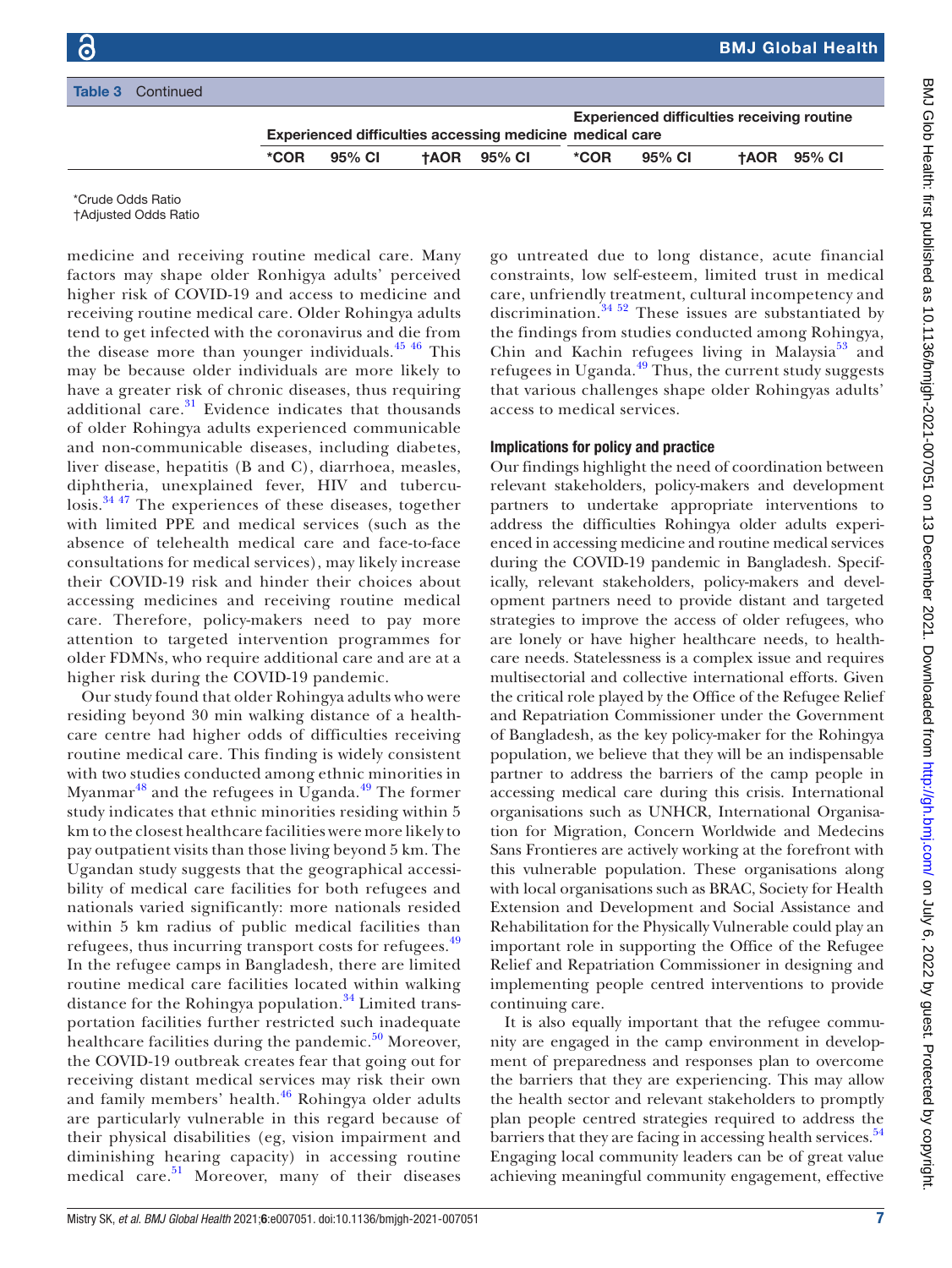communication, and prompt responses during this public health emergency and beyond.<sup>55</sup> Local community organisations which are aimed to improve the health of vulnerable refugee communities should facilitate community engagement through the dissemination of information and improving health literacy among the people, thereby improving their decision making capacity. $56$  Community health workers (CHWs) have been strong pillars of health services in low-income and middle-income countries, including Bangladesh.<sup>57</sup> CHWs have been successfully mobilised to undertake different roles such as health assessment, resource linking, facilitating treatment, healthcare navigation, health education and psychoso-cial support.<sup>[58 59](#page-9-16)</sup> Hence, we believe that training females and youths from the local camps as community health workers could be an innovative approach to involve and empower the local community as well as devise socioculturally tailored interventions.

### Strength and limitations

The current study has several strengths. First, this study is unique because, to our knowledge, it is the first study that explicitly examined older Rohingya adults' difficulties accessing medical services during the COVID-19 pandemic in Bangladesh. This study adds to the small number of international literature exploring the refugees' difficulties accessing medical services during the COVID-19 pandemic. Second, the study area and population were distinctive because the Rohingya refugee camps were the biggest in the world, and Rohingya people were one of the most persecuted minorities globally.<sup>4</sup>

Despite these strengths, our study's findings should be considered in the context of several limitations. First, given the restrictions around our ability to collect data, this study used purposive sampling for both the study site and participants, therefore, there is a possibility for selection bias limiting the generalisability of the findings to the entire population of Rohingya older adults in the camps. Second, our research was cross-sectional in nature. Therefore, causality cannot be established. Third, our study is limited to quantitative analysis, as we did not explore the qualitative aspects of older Rohingya adults' experience of difficulties in accessing medicines and receiving medical care during the pandemic. Additionally, data were collected using self-report and thus could be subjected to recall and social desirability bias. However, we believe the recall bias to be minimal as our questions included recall of recent events related to the enduring COVID-19 pandemic. To decrease the risk of social desirability bias, questions were structured in simple language, focused neutral in content and tone, so that the participants would feel comfortable responding truthfully.

## Directions for future research

Considering the importance of the issue in the current scenario and limitations of our research, we hereby make a strong call for future research. Future research should be focused on providing insights into the causal mechanisms underlying the relationships between perceived higher risk of COVID-19 and access to medicine and receiving routine medical care applying a longitudinal design. Another arena for further research would be exploring the experience of difficulties and the barriers/ enablers related to accessing medicines and receiving medical care during the COVID-19 pandemic utilising a mixed-method approach. This will provide a better understanding of unique needs among the Rohingya older adults from their own perspectives and give voice to the most vulnerable refugee communities in the world.

## **CONCLUSION**

Overall, we found that many Rohingya older adults reported facing difficulties accessing routine medical care and medications. It is critical to address these barriers to care as this population is at increased risk of health and economic implications from COVID-19, and often requires routine medical support. Key factors influencing access were distance to healthcare facilities, loneliness and perceived vulnerability of older people (risk of COVID-19 and need for care). Strategies need to not only improve the availability of healthcare but also address the vulnerable psychological state of older people. Policymakers, healthcare practitioners and local stakeholders should immediately revise the emergency preparedness plan to incorporate strategies to address the gaps in access to routine medical services for older people in the camps. The current study also advocates a strong call for future research aimed to examine the experience of difficulties and the barriers/enablers related to accessing medicines and receiving medical care during the COVID-19 pandemic among the older Rohingya adults using a mixed-method approach.

#### Author affiliations

<sup>1</sup> ARCED Foundation, Dhaka, Bangladesh

<sup>2</sup> Centre for Primary Health Care and Equity, University of New South Wales, Sydney, New South Wales, Australia

<sup>3</sup>BRAC James P Grant School of Public Health, BRAC University, Dhaka, Bangladesh 4 Department of Public Health, Daffodil International University, Dhaka, Bangladesh <sup>5</sup>Global Research and Data Support, Innovations for Poverty Action, New Haven, Connecticut, USA

<sup>6</sup>National Centre for Epidemiology and Population Health, Research School of Population Health, Australian National University, Canberra, Australian Capital Territory, Australia

<sup>7</sup>School of Health Sciences, Western Sydney University, Campbeltown, New South Wales, Australia

<sup>8</sup>The School of Liberal Arts and Social Sciences, Independent University, Dhaka, Bangladesh

<sup>9</sup>Department of Sociology and Gerontology and Scripps Gerontology Center, Miami University, Oxford, Ohio, USA

<sup>10</sup>The George Institute for Global Health, Sydney, New South Wales, Australia <sup>11</sup>School of Population and Public Health, The University of British Columbia, Vancouver, British Columbia, Canada

 $12$ Institute of Nutrition and Food Science, University of Dhaka, Dhaka, Bangladesh  $13$ Dow Institute of Nursing and Midwifery, Dow University of Health Sciences, Karachi, Pakistan

Twitter ARM Mehrab Ali [@mehrabbabu](https://twitter.com/mehrabbabu) and Uday Narayan Yadav [@UNYadav\\_](https://twitter.com/UNYadav_)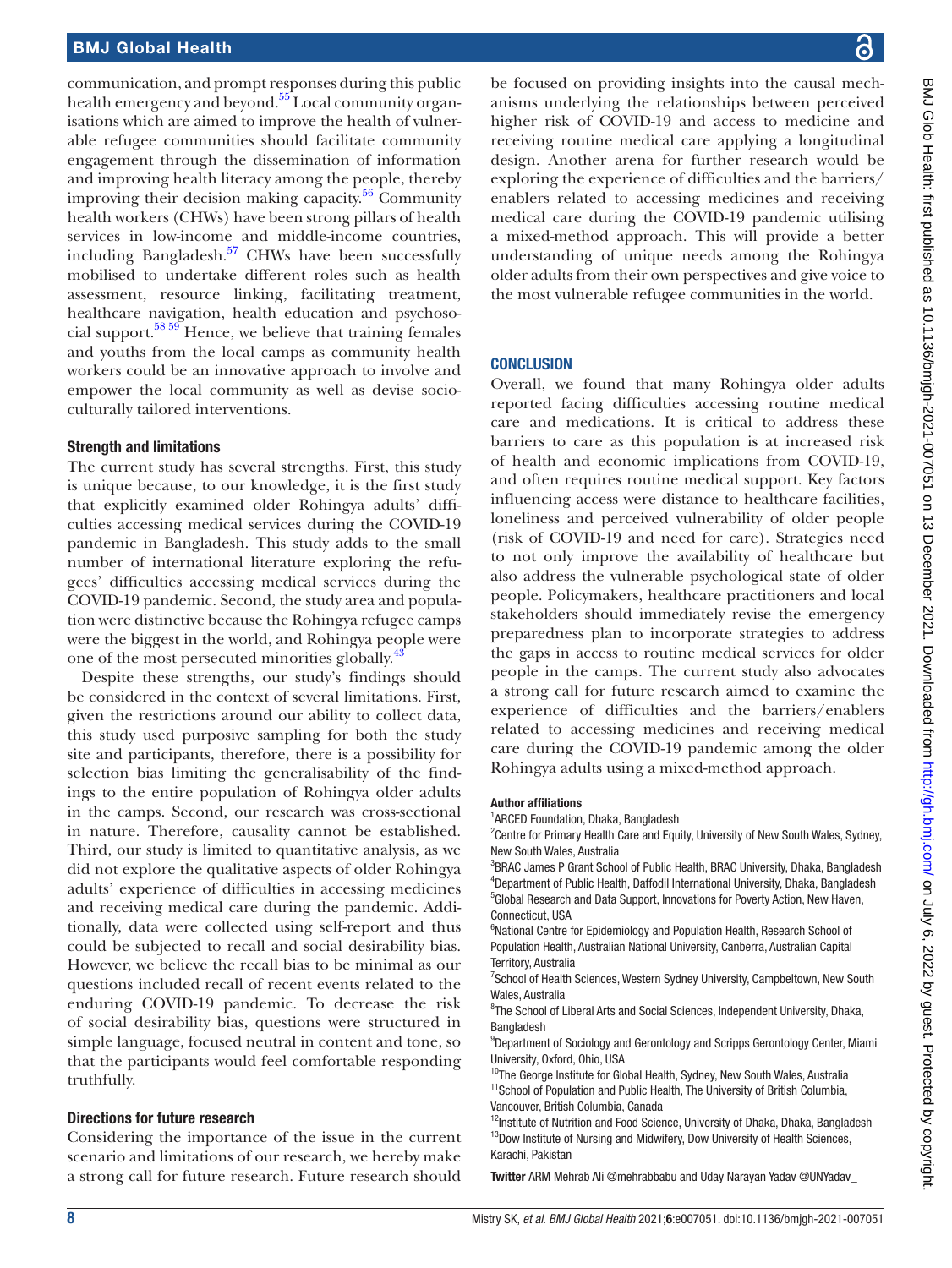Acknowledgements We acknowledge the role of Sadia Sumaia Chowdhury, Programme Manager, ARCED Foundation and Md. Zahirul Islam, Project Associate, ARCED Foundation, for their support in data collection for the study.

Contributors This study was conceived and designed by SKM, AMA and UNY. SKM and AMA contributed to the data collection and analysis. SKM, AMA, UNY, MNH, SG, MBH, SR and RQ contributed to writing the first draft of the manuscript. AB and MH commented extensively and edited the draft of the manuscript to finalise it. All authors read and approved the final version of the manuscript. SKM acting as the guarantor for the manuscript.

Funding The authors have not declared a specific grant for this research from any funding agency in the public, commercial or not-for-profit sectors.

#### Competing interests None declared.

Patient consent for publication Consent obtained directly from patient(s).

Ethics approval This study involves human participants and was approved by The study protocol was approved by the Institutional Review Board of the Institute of Health Economics, University of Dhaka, Bangladesh (Ref: IHE/2020/1037).

Provenance and peer review Not commissioned; externally peer reviewed.

Data availability statement Data are available on reasonable request. Not applicable.

Supplemental material This content has been supplied by the author(s). It has not been vetted by BMJ Publishing Group Limited (BMJ) and may not have been peer-reviewed. Any opinions or recommendations discussed are solely those of the author(s) and are not endorsed by BMJ. BMJ disclaims all liability and responsibility arising from any reliance placed on the content. Where the content includes any translated material, BMJ does not warrant the accuracy and reliability of the translations (including but not limited to local regulations, clinical guidelines, terminology, drug names and drug dosages), and is not responsible for any error and/or omissions arising from translation and adaptation or otherwise.

Open access This is an open access article distributed in accordance with the Creative Commons Attribution Non Commercial (CC BY-NC 4.0) license, which permits others to distribute, remix, adapt, build upon this work non-commercially, and license their derivative works on different terms, provided the original work is properly cited, appropriate credit is given, any changes made indicated, and the use is non-commercial. See:<http://creativecommons.org/licenses/by-nc/4.0/>.

#### ORCID iDs

Sabuj Kanti Mistry <http://orcid.org/0000-0001-6100-6076> ARM Mehrab Ali<http://orcid.org/0000-0001-5442-7147> Md. Belal Hossain<http://orcid.org/0000-0003-4603-863X>

#### <span id="page-8-0"></span>**REFERENCES**

- 1 WHO. WHO coronavirus disease (COVID-19) Dashboard, 2020. Available:<https://covid19.who.int/>[Accessed 07 Dec 2020].
- <span id="page-8-1"></span>2 Miller EA. Protecting and improving the lives of older adults in the COVID-19 era. *[J Aging Soc Policy](http://dx.doi.org/10.1080/08959420.2020.1780104)* 2020;32:297–309.
- <span id="page-8-2"></span>3 . Severe outcomes among patients with coronavirus disease 2019 (COVID-19) - United States, February 12-March 16, 2020. *[MMWR](http://dx.doi.org/10.15585/mmwr.mm6912e2)  [Morb Mortal Wkly Rep](http://dx.doi.org/10.15585/mmwr.mm6912e2)* 2020;69:343–6.
- 4 Applegate WB, Ouslander JG. COVID-19 presents high risk to older persons. *[J Am Geriatr Soc](http://dx.doi.org/10.1111/jgs.16426)* 2020;68:681.
- <span id="page-8-20"></span>5 Laires PA, Dias S, Gama A, *et al*. The association between chronic disease and serious COVID-19 outcomes and its influence on risk perception: survey study and database analysis. *[JMIR Public Health](http://dx.doi.org/10.2196/22794)  [Surveill](http://dx.doi.org/10.2196/22794)* 2021;7:e22794.
- <span id="page-8-3"></span>6 Morley JE, Vellas B. *[COVID-19 and older adult](http://dx.doi.org/10.1007/s12603-020-1349-9)*. . Springer, 2020: 24. 364–5.
- <span id="page-8-4"></span>7 Raju E, Ayeb-Karlsson S. COVID-19: how do you self-isolate in a refugee camp? *[Int J Public Health](http://dx.doi.org/10.1007/s00038-020-01381-8)* 2020;65:515–7.
- <span id="page-8-5"></span>8 Refugees International. COVID-19 and the displaced: addressing the threat of the novel coronavirus in humanitarian emergencies, 2020. Available: [https://www.refugeesinternational.org/reports/2020/3/29/](https://www.refugeesinternational.org/reports/2020/3/29/covid-19-and-the-displaced-addressing-the-threat-of-the-novel-coronavirus-in-humanitarian-emergencies) [covid-19-and-the-displaced-addressing-the-threat-of-the-novel](https://www.refugeesinternational.org/reports/2020/3/29/covid-19-and-the-displaced-addressing-the-threat-of-the-novel-coronavirus-in-humanitarian-emergencies)[coronavirus-in-humanitarian-emergencies](https://www.refugeesinternational.org/reports/2020/3/29/covid-19-and-the-displaced-addressing-the-threat-of-the-novel-coronavirus-in-humanitarian-emergencies) [Accessed 06 Nov 2020].
- <span id="page-8-6"></span>9 UNHCR. Coronavirus outbreak, 2020. Available: [https://www.unhcr.](https://www.unhcr.org/en-us/coronavirus-covid-19.html) [org/en-us/coronavirus-covid-19.html](https://www.unhcr.org/en-us/coronavirus-covid-19.html) [Accessed 22 Oct 2020].
- <span id="page-8-7"></span>10 Transcript of Secretary-General's remarks at press encounter with President of the World Bank, Jim Yong Kim 2018.
- <span id="page-8-8"></span>11 BBC. Myanmar Rohingya: what you need to know about the crisis, 2020. Available: <https://www.bbc.com/news/world-asia-41566561>
- <span id="page-8-9"></span>12 reliefweb. The Rohingya Amongst Us": Bangladeshi Perspectives on the Rohingya Crisis Survey, 2018. Available: [https://reliefweb.int/](https://reliefweb.int/report/bangladesh/rohingya-amongst-us-bangladeshi-perspectives-rohingya-crisis-survey) [report/bangladesh/rohingya-amongst-us-bangladeshi-perspectives](https://reliefweb.int/report/bangladesh/rohingya-amongst-us-bangladeshi-perspectives-rohingya-crisis-survey)[rohingya-crisis-survey](https://reliefweb.int/report/bangladesh/rohingya-amongst-us-bangladeshi-perspectives-rohingya-crisis-survey)
- <span id="page-8-10"></span>13 UNHCR. Rohingya Refugee Response - Bangladesh Factsheet - Protection (June 2020), 2020. Available: [https://reliefweb.int/report/](https://reliefweb.int/report/bangladesh/rohingya-refugee-response-bangladesh-factsheet-protection-june-2020) [bangladesh/rohingya-refugee-response-bangladesh-factsheet](https://reliefweb.int/report/bangladesh/rohingya-refugee-response-bangladesh-factsheet-protection-june-2020)[protection-june-2020](https://reliefweb.int/report/bangladesh/rohingya-refugee-response-bangladesh-factsheet-protection-june-2020)
- <span id="page-8-11"></span>14 Kamal A-H, Huda M, Dell C. Translational strategies to control and prevent spread of COVID-19 in the Rohiynga refugee camps in Bangladesh. *Global Biosecurity* 2020;1.
- <span id="page-8-12"></span>15 World Vision Bangladesh. *Rohingya refugee response COVID-19 report*, 2020.
- <span id="page-8-13"></span>16 Organization WH. Rohingya Crisis Situation Report #19, 2021. Available: [https://cdn.who.int/media/docs/default-source/searo/](https://cdn.who.int/media/docs/default-source/searo/bangladesh/bangladesh-rohingya-crisis-pdf-reports/sitreps/2021/who-cox-s-bazar-situation-report-19.pdf?sfvrsn=8ee2bd5f_7) [bangladesh/bangladesh-rohingya-crisis-pdf-reports/sitreps/2021/](https://cdn.who.int/media/docs/default-source/searo/bangladesh/bangladesh-rohingya-crisis-pdf-reports/sitreps/2021/who-cox-s-bazar-situation-report-19.pdf?sfvrsn=8ee2bd5f_7) [who-cox-s-bazar-situation-report-19.pdf?sfvrsn=8ee2bd5f\\_7](https://cdn.who.int/media/docs/default-source/searo/bangladesh/bangladesh-rohingya-crisis-pdf-reports/sitreps/2021/who-cox-s-bazar-situation-report-19.pdf?sfvrsn=8ee2bd5f_7)  [Accessed 27 Oct 2021].
- <span id="page-8-14"></span>17 Group ISC. Situation Report: Rohingya Refugee Crisis, Cox's Bazar, 2018. Available: [https://www.humanitarianresponse.info/sites/www.](https://www.humanitarianresponse.info/sites/www.humanitarianresponse.info/files/documents/files/180325_iscg_sitrep.final_.pdf) humanitarianresponse.info/files/documents/files/180325 iscq sitrep. [final\\_.pdf](https://www.humanitarianresponse.info/sites/www.humanitarianresponse.info/files/documents/files/180325_iscg_sitrep.final_.pdf)
- <span id="page-8-15"></span>18 Yadav UN, Rayamajhee B, Mistry SK, *et al*. A syndemic perspective on the management of non-communicable diseases amid the COVID-19 pandemic in low- and middle-income countries. *[Front](http://dx.doi.org/10.3389/fpubh.2020.00508)  [Public Health](http://dx.doi.org/10.3389/fpubh.2020.00508)* 2020;8:508.
- <span id="page-8-16"></span>19 Mistry SK, Ali ARMM, Yadav UN, *et al*. Misconceptions about COVID-19 among older Rohingya (forcefully displaced Myanmar nationals) adults in Bangladesh: findings from a cross-sectional study. *[BMJ Open](http://dx.doi.org/10.1136/bmjopen-2021-050427)* 2021;11:e050427.
- <span id="page-8-17"></span>20 Pati S, Mahapatra P, Kanungo S, *et al*. Managing multimorbidity (multiple chronic diseases) amid COVID-19 pandemic: a community based study from Odisha, India. *[Front Public Health](http://dx.doi.org/10.3389/fpubh.2020.584408)* 2020;8:1026.
- 21 Reza HM, Sultana F, Khan IO. Disruption of healthcare amid COVID-19 pandemic in Bangladesh. *[Open Public Health J](http://dx.doi.org/10.2174/1874944502013010438)* 2020;13:438–40.
- <span id="page-8-18"></span>22 Barua A, Karia RH. Challenges faced by Rohingya refugees in the COVID-19 pandemic. *[Ann Glob Health](http://dx.doi.org/10.5334/aogh.3052)* 2020;86:129.
- 23 Guglielmi S, Seager J, Mitu K, *et al*. Exploring the impacts of COVID-19 on Rohingya adolescents in Cox's Bazar: a mixedmethods study. *[J Migr Health](http://dx.doi.org/10.1016/j.jmh.2020.100031)* 2020;1-2:100031.
- <span id="page-8-19"></span>24 Anwar S, Nasrullah M, Hosen MJ. COVID-19 and Bangladesh: challenges and how to address them. *[Front Public Health](http://dx.doi.org/10.3389/fpubh.2020.00154)* 2020;8:154.
- 25 Hossain MA, Huda MN, AKMA U. Risk factors, contemporary challenges and psychological well-being of the Rohingya refugees in Bangladesh: policy implications. *Authorea* 2021.
- 26 Mistry SK, ARMM A, Irfan NM. Prevalence and correlates of depressive symptoms among Rohingya (forcibly displaced Myanmar nationals or FDMNs) older adults in Bangladesh amid the COVID-19 pandemic. *Global Mental Health* 2021;8.
- 27 Yadav UN, Yadav OP, Singh DR, *et al*. Perceived fear of COVID-19 and its associated factors among Nepalese older adults in eastern Nepal: a cross-sectional study. *[PLoS One](http://dx.doi.org/10.1371/journal.pone.0254825)* 2021;16:e0254825.
- <span id="page-8-21"></span>28 Agresti A. Building and applying logistic regression models. *Categorical Data Analysis* 2002:211–66.
- <span id="page-8-22"></span>29 Alkahtani S, Cherrill J, Millward C, *et al*. Access to medicines by child refugees in the East Midlands region of England: a crosssectional study. *[BMJ Open](http://dx.doi.org/10.1136/bmjopen-2014-006421)* 2014;4:e006421.
- <span id="page-8-23"></span>30 Kiselev N, Morina N, Schick M. Barriers to access to outpatient mental health care for refugees and asylum seekers in Switzerland: the therapist's view. *BMC Psychiatry* 2020;20:1–14.
- <span id="page-8-24"></span>31 Aljadeeah S, Wirtz VJ, Nagel E. Barriers to accessing medicines among Syrian asylum seekers and refugees in a German federal state. *[Int J Environ Res Public Health](http://dx.doi.org/10.3390/ijerph18020519)* 2021;18:519.
- <span id="page-8-25"></span>32 Merritt K, Pottie K. Caring for refugees and asylum seekers in Canada: early experiences and comprehensive global health training for medical students. *[Can Med Educ J](http://dx.doi.org/10.36834/cmej.69677)* 2020;11:e138.
- <span id="page-8-26"></span>33 Islam MM, Yunus MY. Rohingya refugees at high risk of COVID-19 in Bangladesh. *[Lancet Glob Health](http://dx.doi.org/10.1016/S2214-109X(20)30282-5)* 2020;8:e993–4.
- <span id="page-8-28"></span>34 Kamal A-HM, Huda DMN, Dell DCA, *et al*. Translational strategies to control and prevent spread of COVID-19 in the Rohiynga refugee camps in Bangladesh. *[Global Biosecurity](http://dx.doi.org/10.31646/gbio.77)* 2020;1.
- 35 Lebano A, Hamed S, Bradby H, *et al*. Migrants' and refugees' health status and healthcare in Europe: a scoping literature review. *[BMC](http://dx.doi.org/10.1186/s12889-020-08749-8)  [Public Health](http://dx.doi.org/10.1186/s12889-020-08749-8)* 2020;20:1–22.
- <span id="page-8-27"></span>36 Benjamen J, Girard V, Jamani S, *et al*. Access to refugee and migrant mental health care services during the first six months of the COVID-19 pandemic: a Canadian refugee clinician survey. *[Int J](http://dx.doi.org/10.3390/ijerph18105266)  [Environ Res Public Health](http://dx.doi.org/10.3390/ijerph18105266)* 2021;18:5266.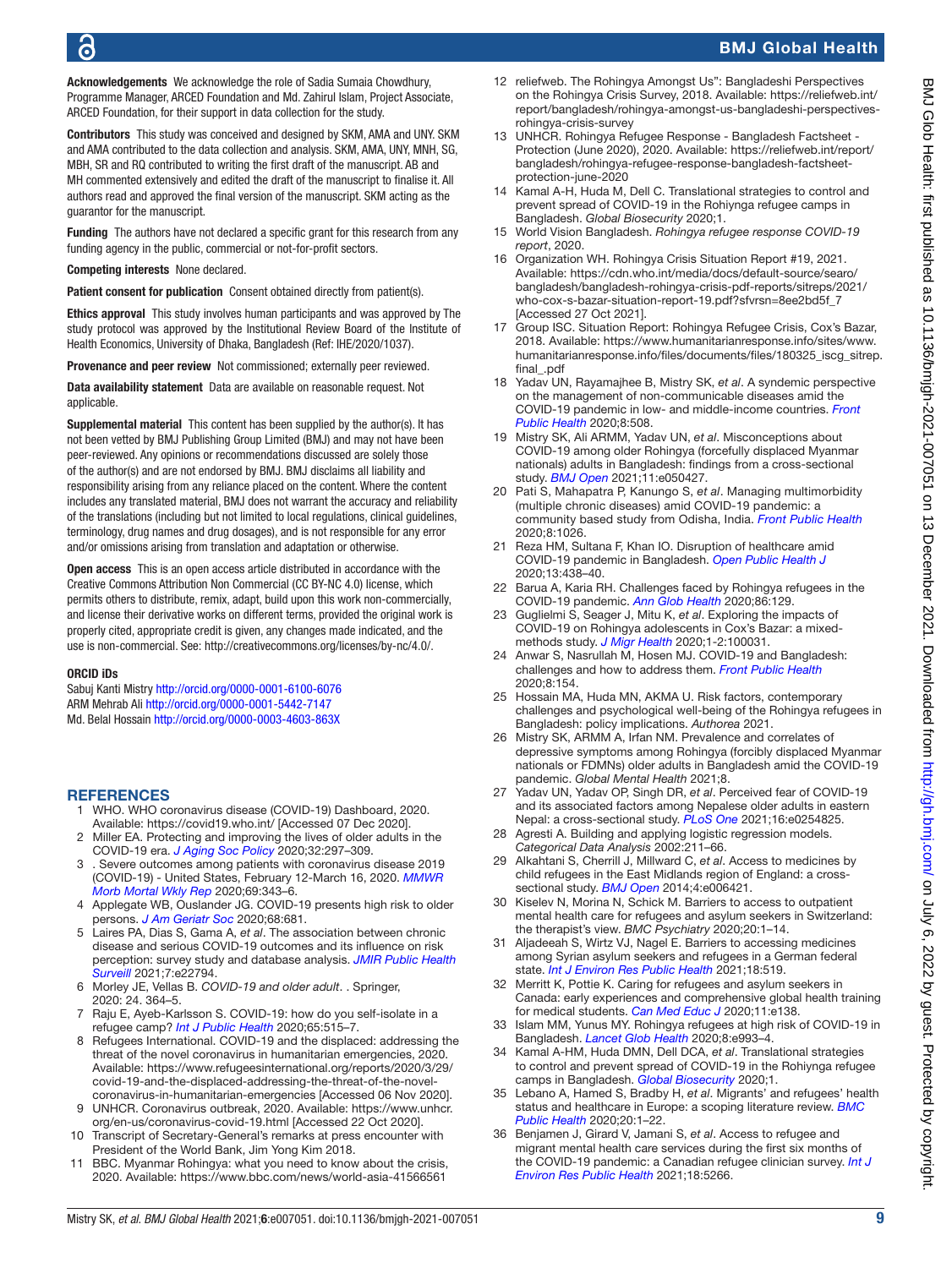- <span id="page-9-0"></span>37 Al-Zaman MS. Healthcare crisis in Bangladesh during the COVID-19 pandemic. *[Am J Trop Med Hyg](http://dx.doi.org/10.4269/ajtmh.20-0826)* 2020;103:1357.
- <span id="page-9-1"></span>38 Doğan N, Dikeç G, Uygun E. Syrian refugees' experiences with mental health services in Turkey: "I felt lonely because I wasn't able to speak to anyone". *[Perspect Psychiatr Care](http://dx.doi.org/10.1111/ppc.12400)* 2019;55:673–80.
- <span id="page-9-2"></span>39 Mushtaq R, Shoib S, Shah T, *et al*. Relationship between loneliness, psychiatric disorders and physical health ? A review on the psychological aspects of loneliness. *[J Clin Diagn Res](http://dx.doi.org/10.7860/JCDR/2014/10077.4828)* 2014;8:WE01.
- <span id="page-9-3"></span>40 Acarturk C, McGrath M, Roberts B, *et al*. Prevalence and predictors of common mental disorders among Syrian refugees in Istanbul, Turkey: a cross-sectional study. *[Soc Psychiatry Psychiatr Epidemiol](http://dx.doi.org/10.1007/s00127-020-01941-6)* 2021;56:475–84.
- <span id="page-9-4"></span>41 Mistry SK, Ali ARMM, Irfan NM, *et al*. Prevalence and correlates of depressive symptoms among Rohingya (forcibly displaced Myanmar nationals or FDMNs) older adults in Bangladesh amid the COVID-19 pandemic. *[Glob Ment Health](http://dx.doi.org/10.1017/gmh.2021.24)* 2021;8:1–24.
- 42 Johnson S, Bacsu J, McIntosh T, *et al*. Social isolation and loneliness among immigrant and refugee seniors in Canada: a scoping review. *[Int J Migr Health Soc Care](http://dx.doi.org/10.1108/IJMHSC-10-2018-0067)* 2019;15:177–90.
- <span id="page-9-17"></span>43 Khan HTA, Rahman MA, Molla MH, *et al*. Humanitarian emergencies of Rohingya older people in Bangladesh: a qualitative study on hopes and reality. *[Ageing Int](http://dx.doi.org/10.1007/s12126-020-09400-y)* 2020;8:1–18.
- 44 Koehn S, Ferrer I, Brotman S. Between loneliness and belonging: narratives of social isolation among immigrant older adults in Canada. *[Ageing Soc](http://dx.doi.org/10.1017/S0144686X20001348)* 2020;60:1–21.
- <span id="page-9-5"></span>45 Niu S, Tian S, Lou J, *et al*. Clinical characteristics of older patients infected with COVID-19: a descriptive study. *[Arch Gerontol Geriatr](http://dx.doi.org/10.1016/j.archger.2020.104058)* 2020;89:104058.
- <span id="page-9-9"></span>46 Mistry SK, Ali ARMM, Akther F, *et al*. Are older adults of Rohingya community (Forcibly displaced Myanmar Nationals or FDMNs) in Bangladesh fearful of COVID-19? findings from a cross-sectional study. *[PLoS One](http://dx.doi.org/10.1371/journal.pone.0253648)* 2021;16:e0253648.
- 47 Jubayer F, Kayshar S, Limon TI. First COVID-19 case in the Rohingya cAMP in Bangladesh: needs proper attention. *[Public](http://dx.doi.org/10.1016/j.puhe.2020.05.033)  [Health](http://dx.doi.org/10.1016/j.puhe.2020.05.033)* 2021;191:20.
- <span id="page-9-6"></span>48 Tang K, Zhao Y, Li B, *et al*. Health inequity on access to services in the ethnic minority regions of northeastern Myanmar: a crosssectional study. *[BMJ Open](http://dx.doi.org/10.1136/bmjopen-2017-017770)* 2017;7:e017770.
- <span id="page-9-7"></span>49 Kasozi J, Kasozi GK, Mayega RW. Access to health care by urban refugees and surrounding host population in Uganda. *World J Public Health* 2018;3:32.
- <span id="page-9-8"></span>50 Inter-Sector Coordination Group. In the shadow of the pandemic: the gendered impact of Covid-19 on Rohingya and host communities 2020.
- <span id="page-9-10"></span>51 Ahmed M, Whitestone N, Patnaik JL, *et al*. Burden of eye disease and demand for care in the Bangladesh Rohingya displaced population and host community: a cohort study. *[PLoS Med](http://dx.doi.org/10.1371/journal.pmed.1003096)* 2020;17:e1003096.
- 52 Alama MF, Al Amin Rabbyb VRP. The outbreak of COVID-19, response, and the vulnerabilities of Rohingya refugees in Bangladesh. *International Journal of Innovation, Creativity and Change* 2020;14:259–84.
- <span id="page-9-11"></span>53 Tay AK, Mung HK, Miah MAA, *et al*. An integrative adapt therapy for common mental health symptoms and adaptive stress amongst Rohingya, chin, and Kachin refugees living in Malaysia: a randomized controlled trial. *[PLoS Med](http://dx.doi.org/10.1371/journal.pmed.1003073)* 2020;17:e1003073.
- <span id="page-9-12"></span>54 World Health Organization. *Role of community engagement in situations of extensive community transmission of COVID-19*. Manila: WHO Regional Office for the Western Pacific, 2020.
- <span id="page-9-13"></span>55 Nutbeam D. The vital role of meaningful community engagement in responding to the COVID-19 pandemic. *[Public Health Res Pract](http://dx.doi.org/10.17061/phrp3112101)* 2021;31. doi:10.17061/phrp3112101. [Epub ahead of print: 10 03 2021].
- <span id="page-9-14"></span>56 Abbas MZ. Public understanding and voluntary responsibility to mitigate COVID-19 pandemic: role of local community organizations in information sharing and health literacy. *[Asia Pac J Public Health](http://dx.doi.org/10.1177/10105395211002656)* 2021;33:451–2.
- <span id="page-9-15"></span>57 Pallas SW, Minhas D, Pérez-Escamilla R, *et al*. Community health workers in low- and middle-income countries: what do we know about scaling up and sustainability? *[Am J Public Health](http://dx.doi.org/10.2105/AJPH.2012.301102)* 2013;103:e74–82.
- <span id="page-9-16"></span>58 Hartzler AL, Tuzzio L, Hsu C, *et al*. Roles and functions of community health workers in primary care. *[Ann Fam Med](http://dx.doi.org/10.1370/afm.2208)* 2018;16:240–5.
- 59 Mistry SK, Harris-Roxas B, Yadav UN, *et al*. Community health workers can provide psychosocial support to the people during COVID-19 and beyond in low- and middle- income countries. *[Front](http://dx.doi.org/10.3389/fpubh.2021.666753)  [Public Health](http://dx.doi.org/10.3389/fpubh.2021.666753)* 2021;9:666753.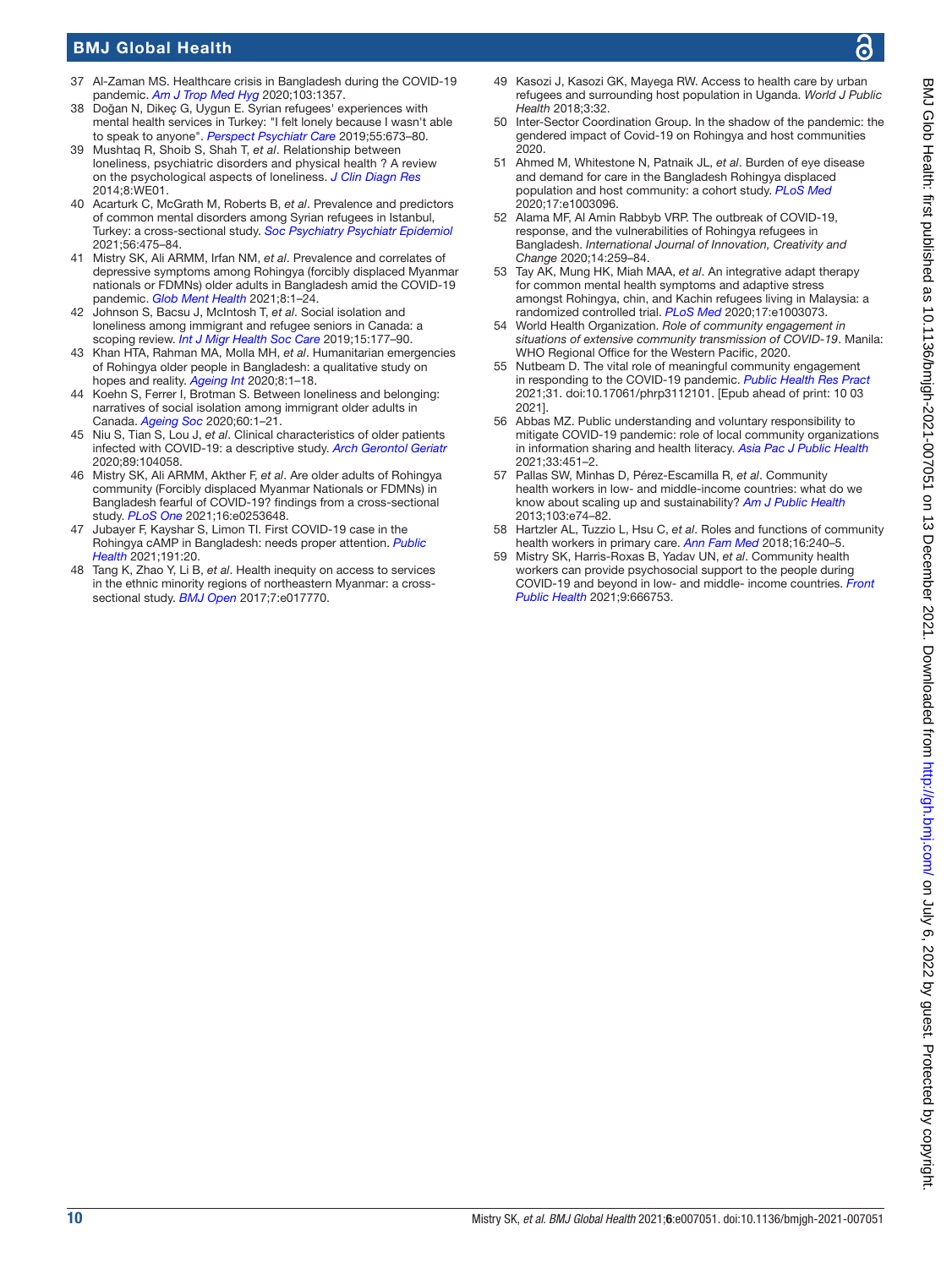| Annex 1: Variance inflation factor (VIF) in the regression models |  |
|-------------------------------------------------------------------|--|
|-------------------------------------------------------------------|--|

|                                                       | <b>Difficulties</b> | <b>Difficulties</b> |
|-------------------------------------------------------|---------------------|---------------------|
|                                                       | accessing           | receiving routine   |
|                                                       | medicine            | medical care        |
| <b>Sex</b>                                            | 1.60                | 1.55                |
| Living arrangement                                    | 1.40                |                     |
| Problem in memory or concentration                    | 1.41                |                     |
| Walking distance to the nearest health centre         | 1.39                | 1.36                |
| Frequency of communication during COVID-19            | 4.24                | 4.21                |
| Feeling of loneliness                                 | 1.48                | 1.41                |
| Perceived that older adults at highest risk of COVID- | 3.85                | 3.84                |
| 19                                                    |                     |                     |
| Perceived that older adults required additional care  | 1.90                | 1.79                |
| during COVID-19                                       |                     |                     |
| Having existing non-communicable chronic conditions   | 1.72                |                     |